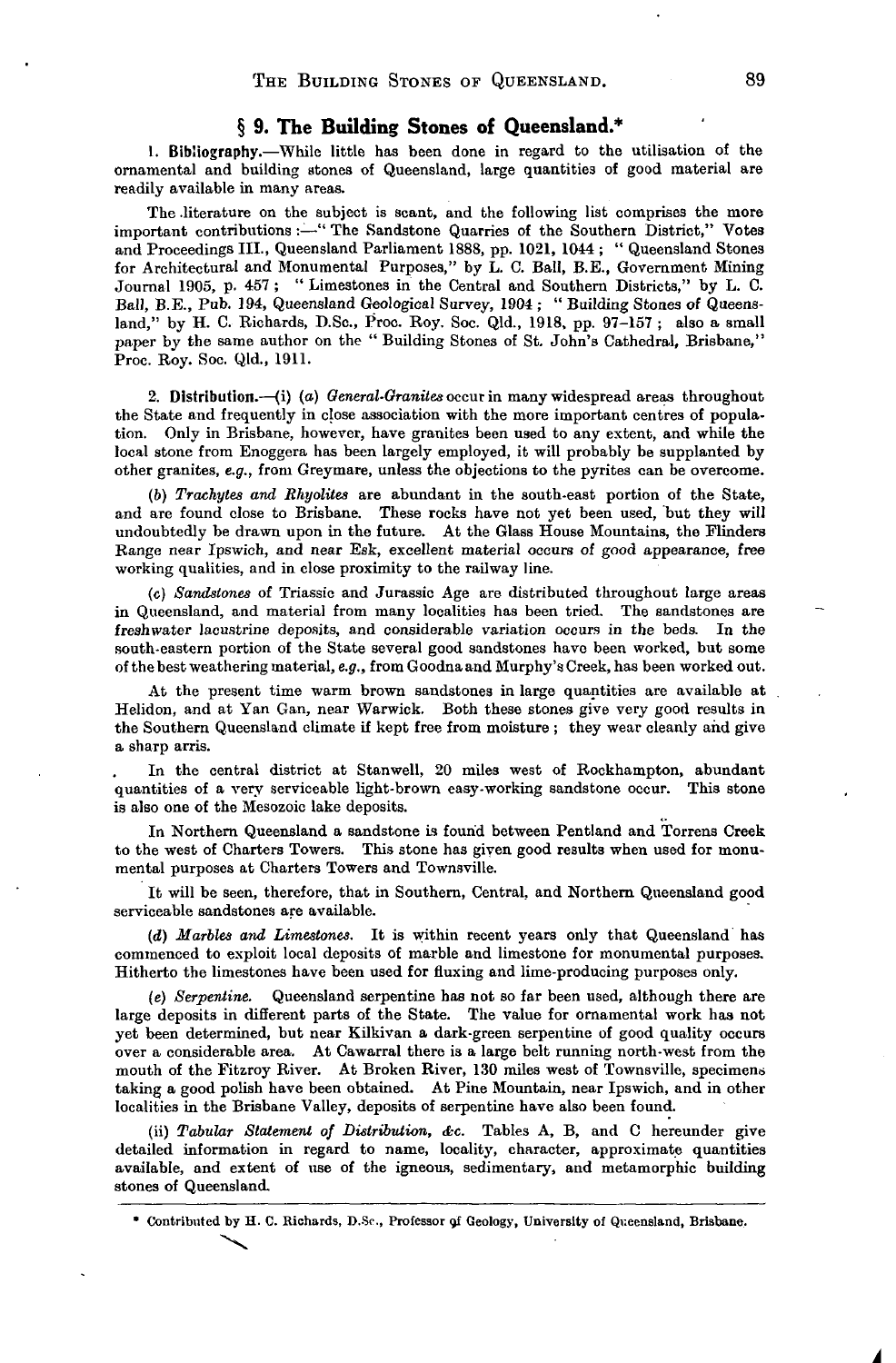(A) IGNEOUS

| Building Stone.                        | Locality.                                                               | Quantity.                                                                                                                                                   |  |  |  |
|----------------------------------------|-------------------------------------------------------------------------|-------------------------------------------------------------------------------------------------------------------------------------------------------------|--|--|--|
| Granite (light gray)                   | Enoggera, 3 miles west of<br><b>Brisbane</b>                            | Unlimited quantity, abounding over an area of<br>about 12 square miles                                                                                      |  |  |  |
|                                        |                                                                         |                                                                                                                                                             |  |  |  |
| Granite (dark gray)                    | Mount Crosby, 30 miles west<br>of Brisbane, near Brisbane<br>River      | Unknown, but probably fairly extensive                                                                                                                      |  |  |  |
|                                        |                                                                         |                                                                                                                                                             |  |  |  |
| Granite (gray)<br>$\ddot{\phantom{a}}$ | Greymare, 20 miles west of<br>Warwick and 180 miles<br>from Brisbane    | Unlimited quantity, but no proper quarries yet<br>opened up. Only large surface boulders have<br>been worked, these being remarkable for their<br>freshness |  |  |  |
| Granite (pale pink)                    | Magnetic Island<br>$\ddot{\phantom{a}}$                                 | Unknown                                                                                                                                                     |  |  |  |
| Granite (pink to gray)                 | Mackay, near the mouth of<br>the Pioneer River                          | About 1 mile in diameter<br>$\ddot{\phantom{a}}$<br>$\ddot{\phantom{0}}$                                                                                    |  |  |  |
| Granite (red)<br>$\ddot{\phantom{a}}$  | Townsville<br>$\ddot{\phantom{a}}$<br>. .                               | About 1 mile in diameter near the town, but a<br>much larger area to the east of Townsville                                                                 |  |  |  |
| Granite (light gray)                   | Cooktown<br>$\ddot{\phantom{0}}$<br>$\ddot{\phantom{0}}$                | Area 3 miles in diameter<br>$\ddot{\phantom{a}}$<br>$\ddotsc$<br>$\ddot{\phantom{0}}$                                                                       |  |  |  |
| Granite (pale red)                     | Stanthorpe<br>$\ddotsc$<br>$\ddot{\phantom{0}}$                         | A very extensive area<br>$\ddot{\phantom{a}}$<br>$\ddot{\phantom{0}}$<br>. .                                                                                |  |  |  |
| Granite (dark gray)                    | Wallangarra<br>. .<br>$\ddot{\phantom{0}}$                              | Abundant<br>i.<br>$\cdots$<br>$\ddot{\phantom{0}}$<br>$\ddot{\phantom{a}}$                                                                                  |  |  |  |
| Rhyolite and Trachyte<br>(light gray)  | Glass House Mountains, 40<br>miles north of Brisbane<br>(several peaks) | Unlimited<br>$\ddot{\phantom{a}}$<br>$\ddot{\phantom{a}}$<br>$\ddot{\phantom{a}}$                                                                           |  |  |  |
| Rhyolite (light yellow-<br>brown)      | Glen Rock, Esk, 70 miles<br>from Brisbane                               | Abundant<br>$\ddot{\phantom{a}}$                                                                                                                            |  |  |  |

**\* Dates** in brackets as **above indicate**

## (B) SEDIMENTARY

 $\frac{1}{4}$ 

| Building Stone.<br>(light)<br>Sandstone<br>Triassic<br>brown),<br>Age |  | Locality.                 | Quantity.                                                |  |  |  |
|-----------------------------------------------------------------------|--|---------------------------|----------------------------------------------------------|--|--|--|
|                                                                       |  | Breakfast Creek, Brisbane | Quarries which have been opened up are now<br>worked out |  |  |  |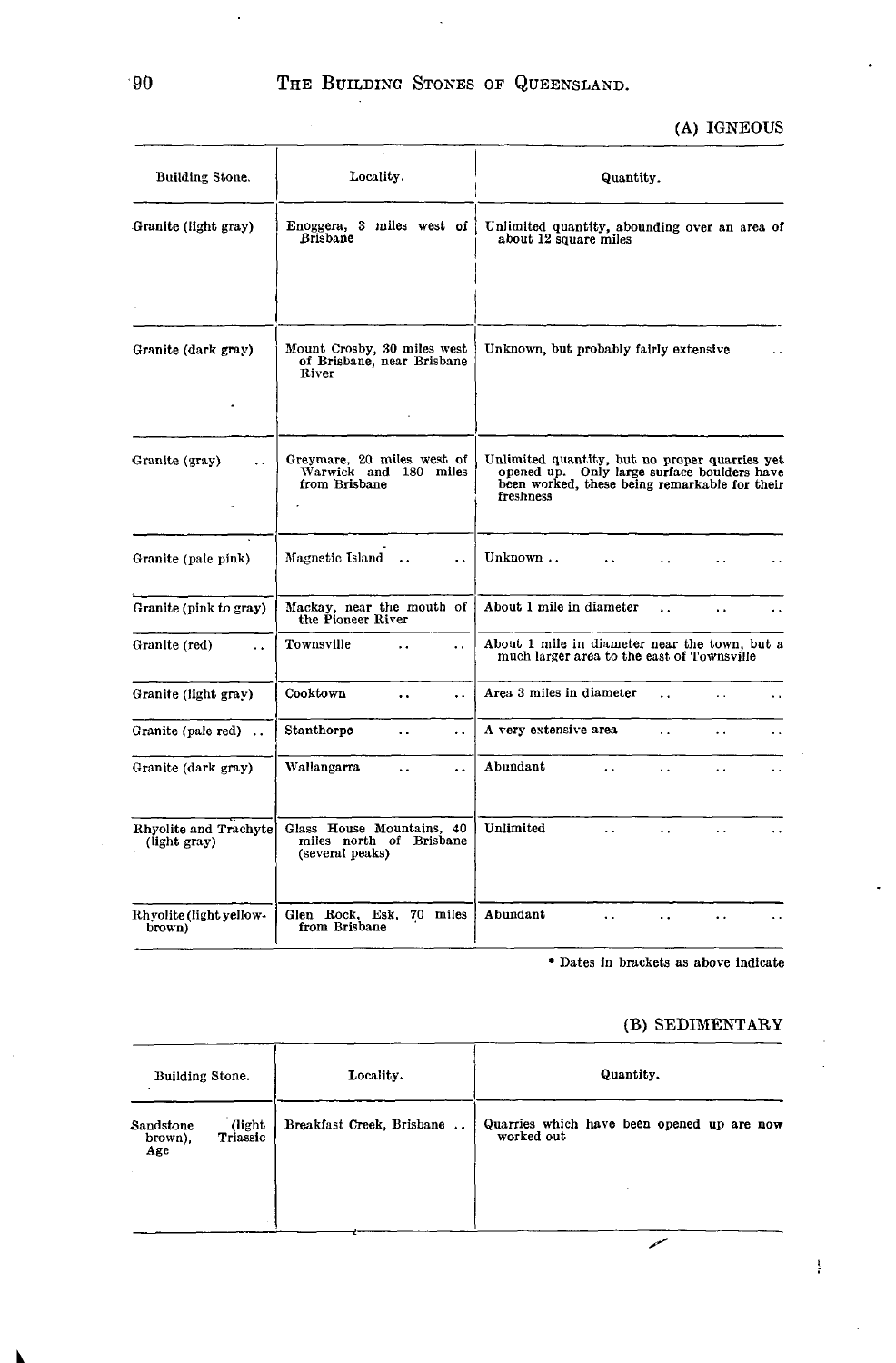### STONES.

 $\mathcal{A}$ 

| Character.                                                                                                                                                                                                                                                                                                                                                                                                                                                                      | Examples.                                                                                                                                                                                                                                                       |
|---------------------------------------------------------------------------------------------------------------------------------------------------------------------------------------------------------------------------------------------------------------------------------------------------------------------------------------------------------------------------------------------------------------------------------------------------------------------------------|-----------------------------------------------------------------------------------------------------------------------------------------------------------------------------------------------------------------------------------------------------------------|
| Light-coloured, fine-grained granite of pepper-and-salt appearance,<br>composed of clear quartz, cloudy felspar, and black mica, and, in<br>Abundant small crystals of pyrites<br>some cases, hornblende.<br>which, on exposure, oxidise to limonite.<br>Average grain size, 1.5<br>to 2 mm.; density, 2.59. The stone shows considerable variation,<br>and certain portions of the granitic area are comparatively free<br>from pyrites. Free from acid and basic segregations | Base of the Executive Building,<br>Brisbane $(1901-5)^*$ , Shaw and<br>Sons'<br>building,<br><b>Brisbane</b><br>$(1904)$ ;<br>steps of<br>Central<br>Technical College, Brisbane<br>(1912–14); kerbing stones<br>along tram lines in city of<br>Brisbane (1916) |
| Dark-gray rock of medium grain, average grain size being 2 mm.,<br>composed of plagioclase, felspar, augite, and biotite. It is a very<br>handsome stone, and works well                                                                                                                                                                                                                                                                                                        | Three courses in the base of the<br>Executive Building, Brisbane<br>(1901–5); base of the Royal<br>Insurance Building, Brisbane<br>(1906); cutwater in the<br>Albert Bridge, Indooroopilly<br>$(1893 - 5)$                                                      |
| A light-gray granite made up of quartz, felspar, and black mica.<br>The rock exhibits a slight gneissose character. It is an even-<br>grained rock of medium grain size, quartz and felspar crystals<br>averaging 2 mm. in length, and the biotite flakes 1 mm. The<br>most suitable gray granite yet used in Brisbane; works freely;<br>density, 2,66                                                                                                                          | Base and kerbing of the Technical<br>College, Warwick; base of the<br>Government Savings Bank.<br>Brisbane (1914)                                                                                                                                               |
| Very light-coloured pink granite of medium grain, composed of quartz,<br>felspar, biotite, hornblende, and magnetite; the dark minerals<br>very much in the minority                                                                                                                                                                                                                                                                                                            | Base course and steps of the<br>Customs House, Townsville                                                                                                                                                                                                       |
| Pink to gray rock of very variable composition and appearance<br>$\ddot{\phantom{a}}$                                                                                                                                                                                                                                                                                                                                                                                           | Breakwater at the mouth of the<br>Pioneer River                                                                                                                                                                                                                 |
| Medium to coarse-grained red granite composed of clear quartz,<br>felspar both pink and white,—the former predominates—and<br>small patches of chlorite                                                                                                                                                                                                                                                                                                                         | Used in breakwater                                                                                                                                                                                                                                              |
| Light-gray porphyritic stone<br>$\ddot{\phantom{0}}$<br>$\sim$<br>. .<br>$\ddot{\phantom{0}}$                                                                                                                                                                                                                                                                                                                                                                                   | Base of Captain Cook's Monu-<br>ment                                                                                                                                                                                                                            |
| Pale-red granite composed of quartz, orthoclase, and biotite. Average<br>grain size, 3-4 mm.                                                                                                                                                                                                                                                                                                                                                                                    | Limited use for monumental<br>purposes                                                                                                                                                                                                                          |
| Dark-gray porphyritic granite; coarse-grained, with large crystals<br>of light-pink orthoclase up to $1i$ inches long set in a ground mass<br>of quartz, orthoclase, plagioclase, hornblende, augite, and sphene;<br>dark minerals much more abundant                                                                                                                                                                                                                           | . .                                                                                                                                                                                                                                                             |
| Light-gray fine-grained rocks, sometimes distinct bluish-gray, com-<br>posed of sanidine, felspar, and augite. Many of the stones are of<br>extremely handsome appearance, and show very pretty markings<br>owing to the distribution of the dark minerals throughout the<br>rocks. They are free working stones and occur in easy conditions<br>for quarrying and handling. Density, 2.47-2.71                                                                                 | $\ddot{\phantom{0}}$                                                                                                                                                                                                                                            |
| A very fine-grained rock composed of quartz and felspar; works<br>easily and takes a sharp arris. Density, 2.43                                                                                                                                                                                                                                                                                                                                                                 | Not used to date, except for<br>road metal                                                                                                                                                                                                                      |

years of erection of building.

STONES.

J.

| Character.                                                                                                                                                                          | Examples.                                                                                                                                                                                                                                         |
|-------------------------------------------------------------------------------------------------------------------------------------------------------------------------------------|---------------------------------------------------------------------------------------------------------------------------------------------------------------------------------------------------------------------------------------------------|
| Very friable coarse sandstone ; average grain size, .5 mm.; felspathic<br>cement forming more than 50 per cent. of the stone. Rather vari-<br>able, and not a good weathering stone | Upper story, Commercial Bank-<br>ing $Co. (1866)$ ; old portion of<br>G.P.O., Brisbane (1871-4);<br>facings of St. Stephen's Cathe-<br>dral (1874); base<br>course.<br>Roma-street Railway Station<br>(1875); Australian Bank of<br>Commerce: &c. |

 $\ddot{\phantom{0}}$ 

 $\epsilon$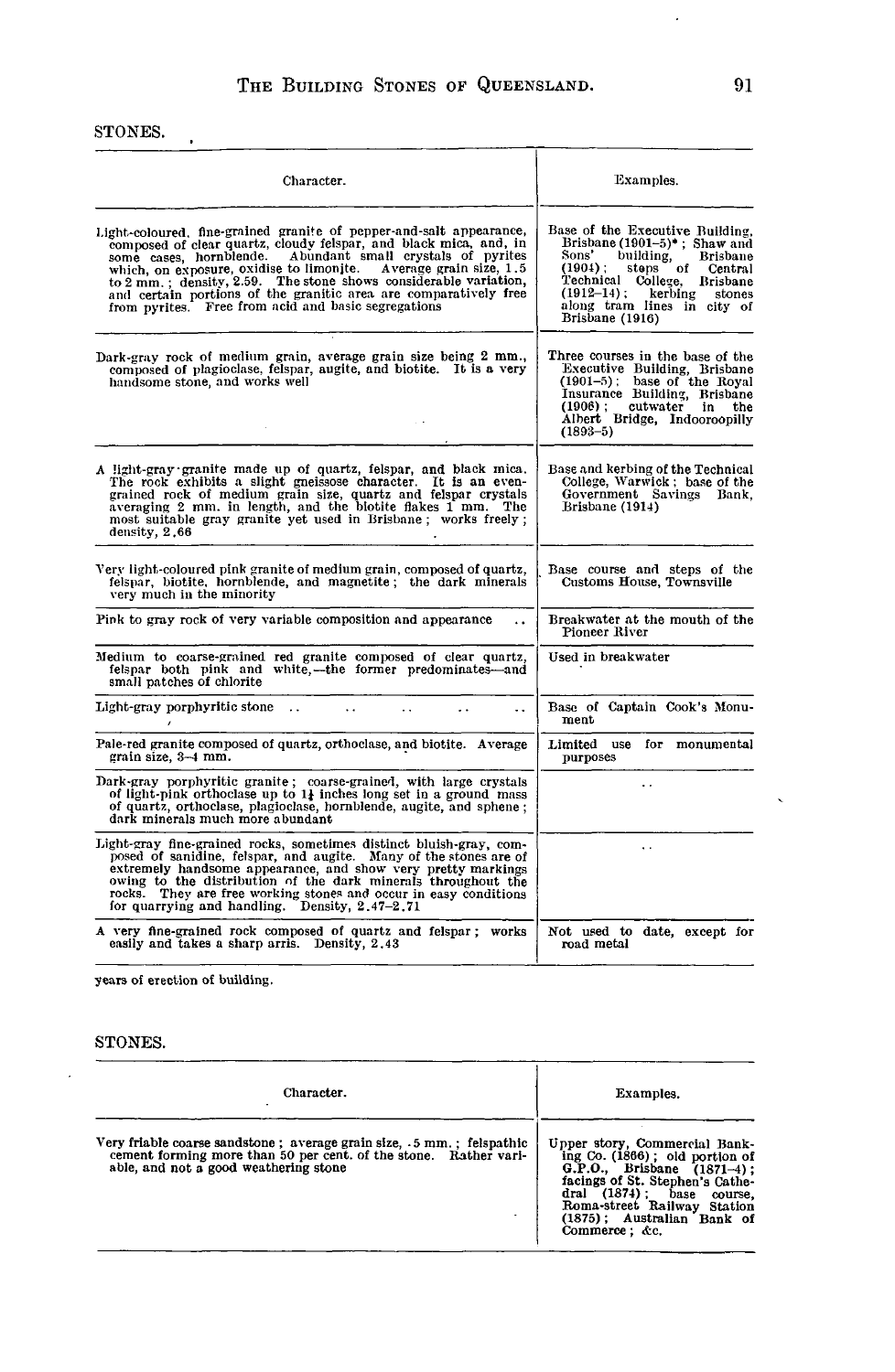# (B) SEDIMENTARY

| Building Stone.                                         | Locality.                                                                | Quantity.                                                                                                                               |  |  |  |  |
|---------------------------------------------------------|--------------------------------------------------------------------------|-----------------------------------------------------------------------------------------------------------------------------------------|--|--|--|--|
| Sandstone<br>(light)<br>Triassic<br>brown),<br>Age      | Goodna, 15 miles west of<br><b>Brisbane</b>                              | The best stone which occurred in Jeay's Quarry<br>was worked out, but will probably be picked<br>up again in adjacent areas if required |  |  |  |  |
| (dark<br>Sandstone<br>Triassic<br>brown),<br>Age        | Calvert, 41 miles west of<br>Brisbane                                    | Fairly abundant<br>$\ddot{\phantom{a}}$ .<br>Ξ.<br>$\ddot{\phantom{1}}$                                                                 |  |  |  |  |
| Sandstone<br>$(gray)$ ,<br>Triassic Age                 | Lockyer Creek, 76 miles west<br>of Brisbane                              | Fairly abundant<br>$\mathcal{L}_{\mathcal{A}}$<br>. .                                                                                   |  |  |  |  |
| (brown.<br>Sandstone<br>white, pink), Juras-<br>sic Age | Helidon, 72 miles west of Bris-<br>bane                                  | Large quantities available, but rather scattered;<br>good quarries not usual                                                            |  |  |  |  |
| Sandstone<br>(white),<br>Triassic Age                   | Murphy's Creek, 82 miles from<br><b>Brisbane</b>                         | Has not been worked of recent years, as the<br>best quarries have been worked out; amount                                               |  |  |  |  |
|                                                         |                                                                          | available unknown                                                                                                                       |  |  |  |  |
| (white),<br>Sandstone<br>Jurassic Age                   | Highfields,<br>90<br>miles from<br><b>Brisbane</b>                       | A large amount available<br>$\ddot{\phantom{0}}$<br>$\ddotsc$<br>. .                                                                    |  |  |  |  |
| Sandstone<br>(brown),<br>Jurassic Age                   | Yangan, 13 miles from War-<br>wick and 172 miles from<br><b>Brisbane</b> | Large quantities readily available<br>$\ddot{\phantom{0}}$                                                                              |  |  |  |  |
| Sandstone<br>(brown),<br>Triassic Age                   | Swan Creek (Mount Sturt), 9<br>miles from Warwick                        | A moderate amount available<br>έ.                                                                                                       |  |  |  |  |
| Sandstone<br>(brown),<br>Triassic Age                   | Warwick, 159<br>miles from<br>Brisbane                                   | A large quantity still available<br>$\ddot{\phantom{0}}$                                                                                |  |  |  |  |
| Sandstone<br>(light)<br>brown)                          | Stanwell, 20 miles west of<br>Rockhampton                                | Abundant<br>$\ddot{\phantom{a}}$<br>$\ddotsc$<br>. .                                                                                    |  |  |  |  |
| Tuff (white, brown,<br>pink, and gray)                  | <b>Brisbane</b><br>. .                                                   | Unlimited                                                                                                                               |  |  |  |  |
|                                                         |                                                                          |                                                                                                                                         |  |  |  |  |

J.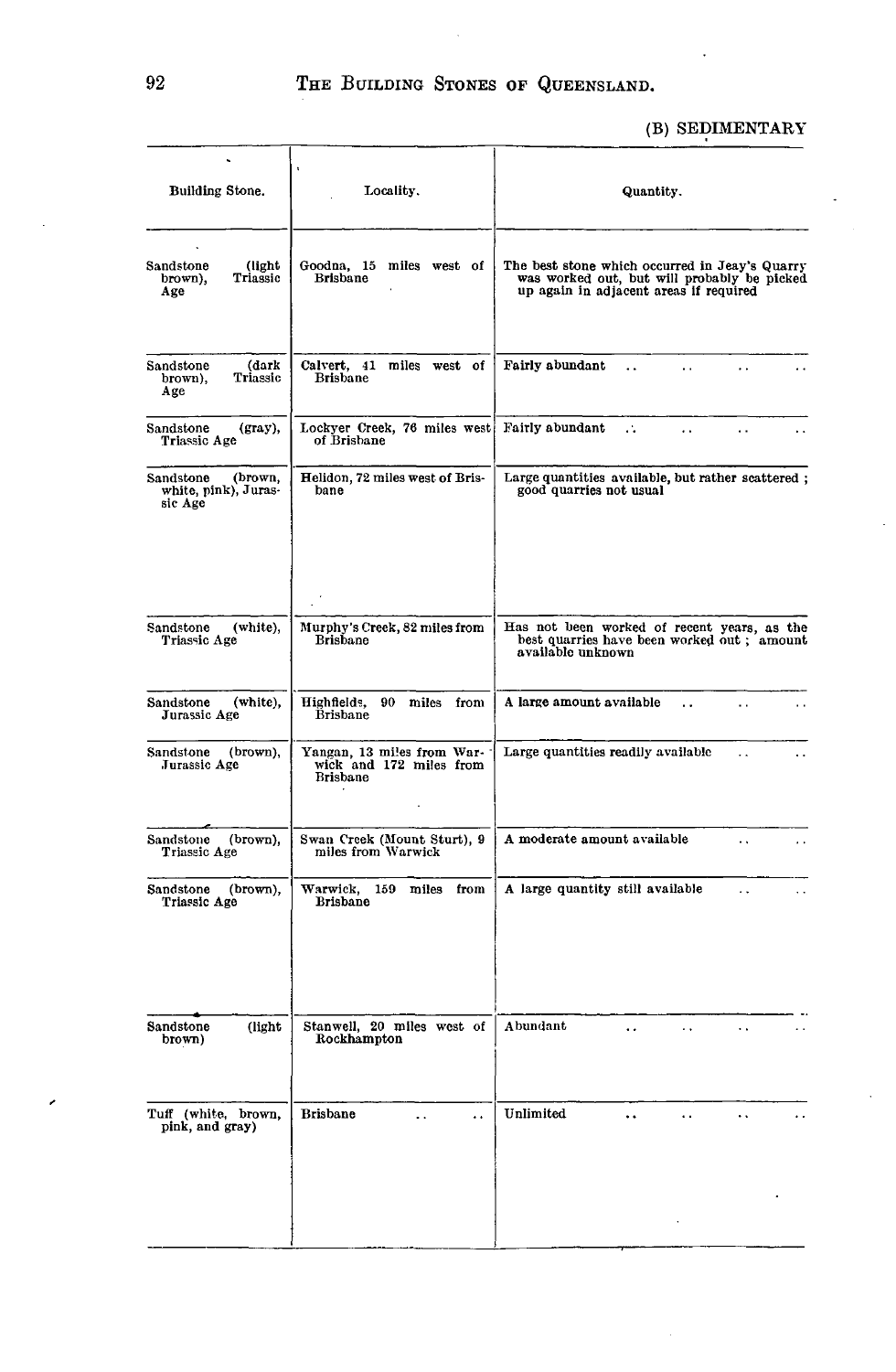STONES—*continued.*

l,

| Character.                                                                                                                                                                                                                                                                                                                                                                                                                                                                                                                                                                                                                                                                                            | Examples.                                                                                                                                                                                                                                                                                                                            |
|-------------------------------------------------------------------------------------------------------------------------------------------------------------------------------------------------------------------------------------------------------------------------------------------------------------------------------------------------------------------------------------------------------------------------------------------------------------------------------------------------------------------------------------------------------------------------------------------------------------------------------------------------------------------------------------------------------|--------------------------------------------------------------------------------------------------------------------------------------------------------------------------------------------------------------------------------------------------------------------------------------------------------------------------------------|
| Medium-grained sandstone, with a clayey cement, average grain size<br>being .25 mm. Colour, light brown or light pink, frequently with<br>well-marked concentric bandings. The stone has a warm ap-<br>pearance, wears cleanly, and has excellent weathering properties.<br>The stone obtained from Jeay's Quarry has weathered excellently :<br>that obtained from Geary's Quarry and used in St. Stephen's Church,<br>Brisbane, has weathered very poorly                                                                                                                                                                                                                                           | Jeay's Quarry supplied the stone<br>for the old Government House<br>(University) (1862); Brisbane<br>Town Hall (1864); Parliament<br>House (1865–7)                                                                                                                                                                                  |
| Very friable, soft, dark-brown sandstone; fine-grained, with an<br>average grain size of .20 mm.: particles angular to sub-angular<br>set in clayey cement stained with limonite                                                                                                                                                                                                                                                                                                                                                                                                                                                                                                                      | In railway tunnels and culverts<br>between<br>Grandchester and<br>Helidon; stone facings in Per-<br>kins' Brewery, Brisbane                                                                                                                                                                                                          |
| Gray sandstone, of medium grain size<br>. .                                                                                                                                                                                                                                                                                                                                                                                                                                                                                                                                                                                                                                                           | Used for kerbings in the Dry<br>Dock, South Brisbane (1867-<br>71)                                                                                                                                                                                                                                                                   |
| There are several varieties of this sandstone, and the following have<br>been used :- White, brown, buff, and pink. The pink stone has<br>the best weathering properties, while the brown stone has a very<br>warm appearance and has given excellent results. A large number<br>of quarries have been opened up, but most of them are of a shallow nature. The stone has rather a high percentage of clayey cement,<br>which may be stained with iron oxide or with iron and manganese<br>oxides. It has an average grain size of .25, the grains being angular<br>to sub-angular. Concentric iron banding is very common.<br>The<br>stone works freely, giving a good arris, and weathering cleanly | Brown Stone.-Executive Build-<br>ing, Brisbane (1901); Angli-<br>can Cathedral, Brisbane (1909);<br>Government Savings Bank,<br>Brisbane (1915)<br>White Stone.—Central Railway<br>Station (1901); second wing of<br>Treasury Building (1890)<br>Pink Stone.-Central Railway<br>Station (1901); South Bris-<br>bane Town Hall (1891) |
| A coarse-grained white stone, rather irregular; average grain size,<br>.4 mm.; cementing medium clayey and abundant. It is a very<br>good weathering stone, and one of the best used in Brisbane                                                                                                                                                                                                                                                                                                                                                                                                                                                                                                      | Portion of G.P.O. (1871); Public<br>Library (1877); Queensland<br>National<br>Bank,<br>Brisbane<br>(1882); colonnades of Parlia-<br>ment House                                                                                                                                                                                       |
| A soft white stone, even grained; average grain size, 4 mm.; cement-<br>ing clay material very abundant; bedding pronounced. Stone<br>very variable in quality                                                                                                                                                                                                                                                                                                                                                                                                                                                                                                                                        | First wing of Treasury Building,<br>Brisbane (1887)                                                                                                                                                                                                                                                                                  |
| Fine-grained stone, warm brown in colour, frequently presenting<br>concentric iron staining; average grain size, .20 mm. Works<br>freely, takes a very sharp arris; thick beds in good position for<br>working; excellent weathering stone                                                                                                                                                                                                                                                                                                                                                                                                                                                            | Executive<br>Building,<br><b>Brisbane</b><br>(1901); Royal Insurance Com-<br>pany's Building, Brisbane<br>(1906); in Warwick-in the<br>Police Building, Post Office,<br>and Technical College                                                                                                                                        |
| Brown sandstone, of a somewhat similar character to the Yangan<br>sandstone, but rather more cement, and considerably inferior in<br>quality                                                                                                                                                                                                                                                                                                                                                                                                                                                                                                                                                          | Warwick Town Hall fronts and<br>old Railway Station, Warwick<br>(1888)                                                                                                                                                                                                                                                               |
| Several quarries have been worked.<br>The stone is rather coarse-<br>grained, and shows frequent current bedding, brown in colour, and<br>with abundant clay cement. Only used in Warwick                                                                                                                                                                                                                                                                                                                                                                                                                                                                                                             | Mount<br>Tabor<br>Quarry.-Police<br>Building (1885); rear portion<br>of Town Hall;<br>Queensland<br>National Bank (1880)<br>Sidling<br>dling Quarry. - Anglican<br>Church (1867) : R.C. Church;<br>Methodist Church; and Ma-<br>sonic Hall<br>Mitchell's<br>$Quarry. - Convert$<br>(1892)                                            |
| Medium-grained, light-brown sandstone, which works well; takes a<br>fair arris, and weathers very cleanly; average grain size, .5 mm.;<br>stone needs careful selection. Used in Rockhampton very largely                                                                                                                                                                                                                                                                                                                                                                                                                                                                                             | The<br>following<br>Rockhampton<br>structures :—Anglican<br>Cathe-<br>dral, Commonwealth Bank,<br>Bank of Australasia.<br>Post<br>Omce, R.C. Cathedral, and<br><b>Customs House</b>                                                                                                                                                  |
| Pyroclastic of a Rhyolitic character, which has been much silicified.<br>Colours—white, brown, pink, and green, occurring with iron and<br>manganese staining. Stone composed of quartz, orthoclase, and<br>plagioclase set in a devitrified felspathic ground mass.<br>Needs<br>very careful selection, as there is great variability in its weathering<br>properties                                                                                                                                                                                                                                                                                                                                | Normal<br>School<br>$(1863)$ :<br>St.<br>Stephen's Cathedral (187.);<br>St. Paul's Presbyterian Church<br>(1887); St. John's Cathedral (1909); very largely used for<br>base courses of several Bris-<br>bane buildings ; also for kerb-<br>ing, and for road metal subject<br>to light traffic                                      |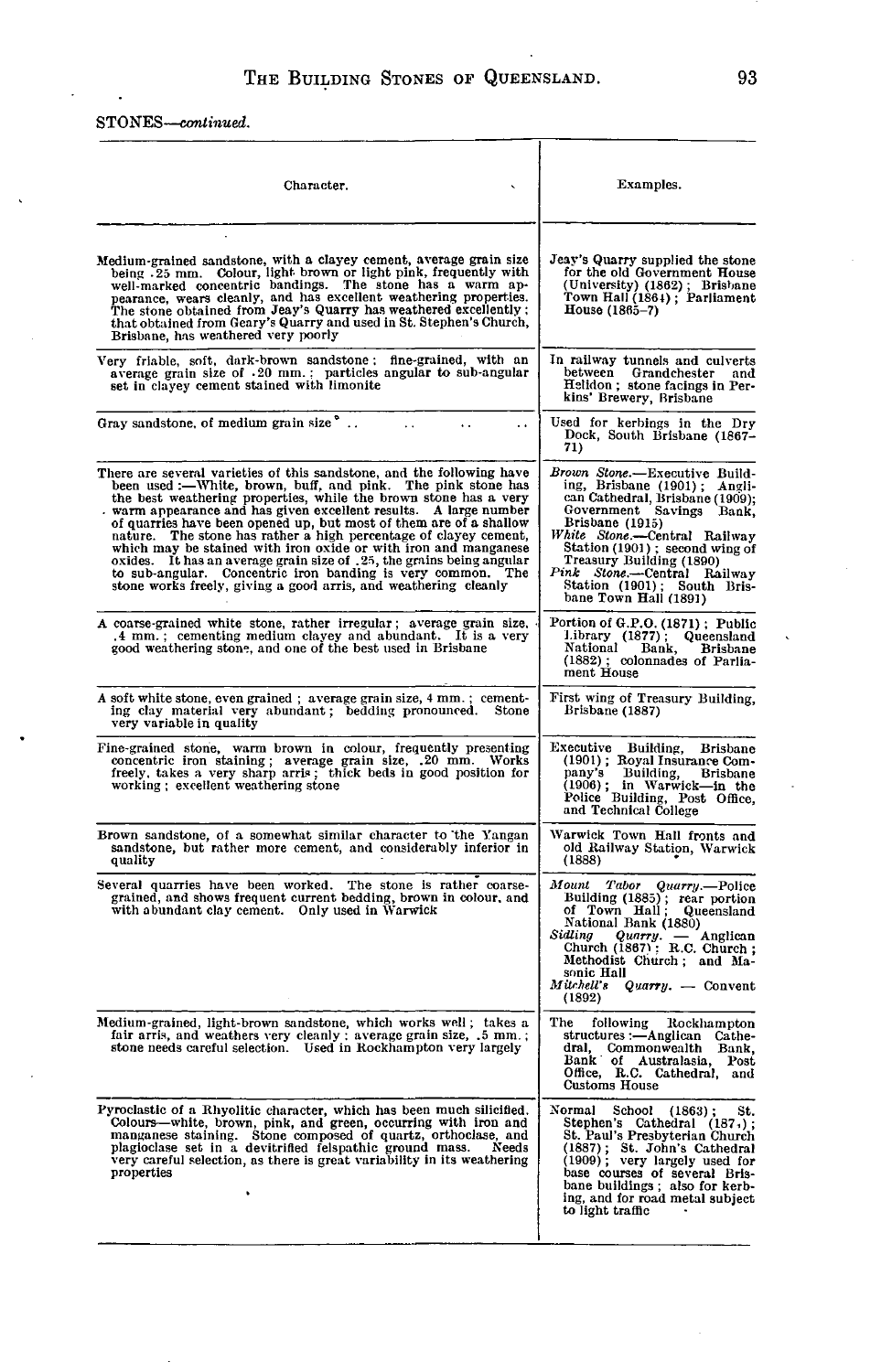## (C) METAMORPHIC

| Building Stone. |                      |                      | Locality.                                                                                              | Quantity.                                                        |  |  |
|-----------------|----------------------|----------------------|--------------------------------------------------------------------------------------------------------|------------------------------------------------------------------|--|--|
| Marble          | $\ddot{\phantom{a}}$ | $\ddot{\phantom{a}}$ | Ulam, 25 miles south of<br>Rockhampton                                                                 | Unknown, but believed to be considerable<br>$\ddot{\phantom{0}}$ |  |  |
| Marble          | $\ddotsc$            | $\ddot{\phantom{a}}$ | Gladstone<br>$\ddot{\phantom{a}}$<br>$\ddot{\phantom{1}}$                                              | . .<br>٠                                                         |  |  |
| Marble          | $\ddot{\phantom{a}}$ | $\ddot{\phantom{0}}$ | Raglan, 10 miles above the<br>mouth of the Fitzroy River                                               | Considerable deposits occur<br>. .<br>$\cdot$ .                  |  |  |
| Marble          | $\ddotsc$            | $\ddot{\phantom{0}}$ | Rockhampton District<br>$\ddot{\phantom{a}}$                                                           | . .                                                              |  |  |
| Marble          | $\ddot{\phantom{0}}$ | $\ddot{\phantom{a}}$ | Northumberland Island, 14<br>miles from the mainland,<br>between Rock-<br>midway<br>hampton and Mackay | . .<br>$\circ$                                                   |  |  |
| Marble          | $\ddot{\phantom{a}}$ | $\ddot{\phantom{0}}$ | Broken River, 130 miles west<br>of Townsville                                                          | $\cdot$ $\cdot$                                                  |  |  |

TESTS ON

## 3. Tests **of Queensland** Sandstones.—The following table shews the results of tests of

| Stone.                   | Quarry.              |                  |                      | Colour.              | Specific<br>Gravity.         | Weight<br>in lbs.<br>per cubic<br>foot.                            | Absorption<br>in per<br>cent. of<br>dry weight. |                                                      |
|--------------------------|----------------------|------------------|----------------------|----------------------|------------------------------|--------------------------------------------------------------------|-------------------------------------------------|------------------------------------------------------|
| Helidon Sandstone        | $\ddot{\phantom{a}}$ | Wright           | . .                  | $\ddot{\phantom{1}}$ | Brown                        | 2.42<br>2.42                                                       | 151<br>151                                      | 4.80<br>4.80                                         |
| Helidon Sandstone        | . .                  | Wright           | . .                  | $\ddot{\phantom{1}}$ | Brown.                       | 2.26<br>2.26                                                       | 141<br>141                                      | 2.8                                                  |
| Helidon Sandstone        | $\ddot{\phantom{a}}$ | Wright           | $\ddot{\phantom{0}}$ | $\ddot{\phantom{0}}$ | Brown                        | $\begin{array}{c} 2.30 \\ 2.30 \end{array}$<br>s                   | 143<br>143                                      | 3.55                                                 |
| Helidon Sandstone        | $\ddot{\phantom{0}}$ | Miller           | $\ddot{\phantom{0}}$ | $\ddotsc$            | Brown                        | 2.31<br>. .                                                        | 144<br>148<br>148                               | 4.36<br>$\ddot{\phantom{1}}$<br>$\ddot{\phantom{1}}$ |
| Helidon Sandstone        | . .                  | Pearson          | $\ddotsc$            | . .                  | White<br>$\cdot$ .           | 2.21<br>2.21                                                       | 138<br>138                                      | 3.66                                                 |
| Helidon Sandstone        | $\ddot{\phantom{0}}$ | Pearson          | $\ddotsc$            | . .                  | Pink<br>$\ddot{\phantom{0}}$ | 2.37<br>2.37                                                       | 148<br>148                                      | 3.35                                                 |
| Helidon Sandstone        | . .                  | Pearson          | $\ddotsc$            | $\ddot{\phantom{0}}$ | Brown                        | 2.26<br>2.26                                                       | 141<br>$\sim$<br>141                            | 4.20                                                 |
| Helidon Sandstone        | $\ddot{\phantom{a}}$ | Phippard         | $\ddot{\phantom{a}}$ | $\ddot{\phantom{0}}$ | White                        | 2.33<br>ç<br>2.33                                                  | 145<br>145                                      | 2.73                                                 |
| Yangan Sandstone         | $\ddot{\phantom{a}}$ | Midson           | $\ddot{\phantom{a}}$ | . .                  | Brown                        | 2,18<br>2,18<br>$\left( \begin{array}{c} 2.18 \end{array} \right)$ | 136<br>136<br>136                               | 8.7<br>$\ddot{\phantom{a}}$                          |
| Murphy's Creek Sandstone | $\sim$ $\sim$        |                  | . .                  |                      | Brown                        | 2.41<br>2.41<br>2.41                                               | 150<br>150<br>150                               | $\sim$ $\sim$<br>5.0                                 |
| Calvert Sandstone        | $\ddot{\phantom{0}}$ | Beatty and Walsh |                      | $\ddot{\phantom{a}}$ | Brown                        | 2.39                                                               | 149<br>$\ddot{\phantom{0}}$                     | 4.47<br>$\sim$                                       |
| Murphy's Creek Sandstone | $\ddot{\phantom{a}}$ |                  | . .                  |                      | White<br>$\sim$              | 2.18<br>{<br>2.30                                                  | 136<br>144                                      | 5.1<br>3.7                                           |
| Highfields Sandstone     | $\ddot{\phantom{1}}$ |                  | ٠.                   |                      | White<br>$\sim$              | $\ddot{\phantom{0}}$                                               | . .<br>. .                                      | 4.8<br>7.0                                           |
| Moggill Sandstone        | $\ddot{\phantom{a}}$ | Lyons            | . .                  | . .                  | $\ddotsc$                    | 2.40<br>2.39                                                       | 150<br>149.4                                    | 3.04<br>3.0                                          |
| Lockyer Creek Sandstone  | $\ddot{\phantom{a}}$ |                  | ٠.                   |                      | . .                          | 2.45                                                               | 153                                             | 3.7                                                  |